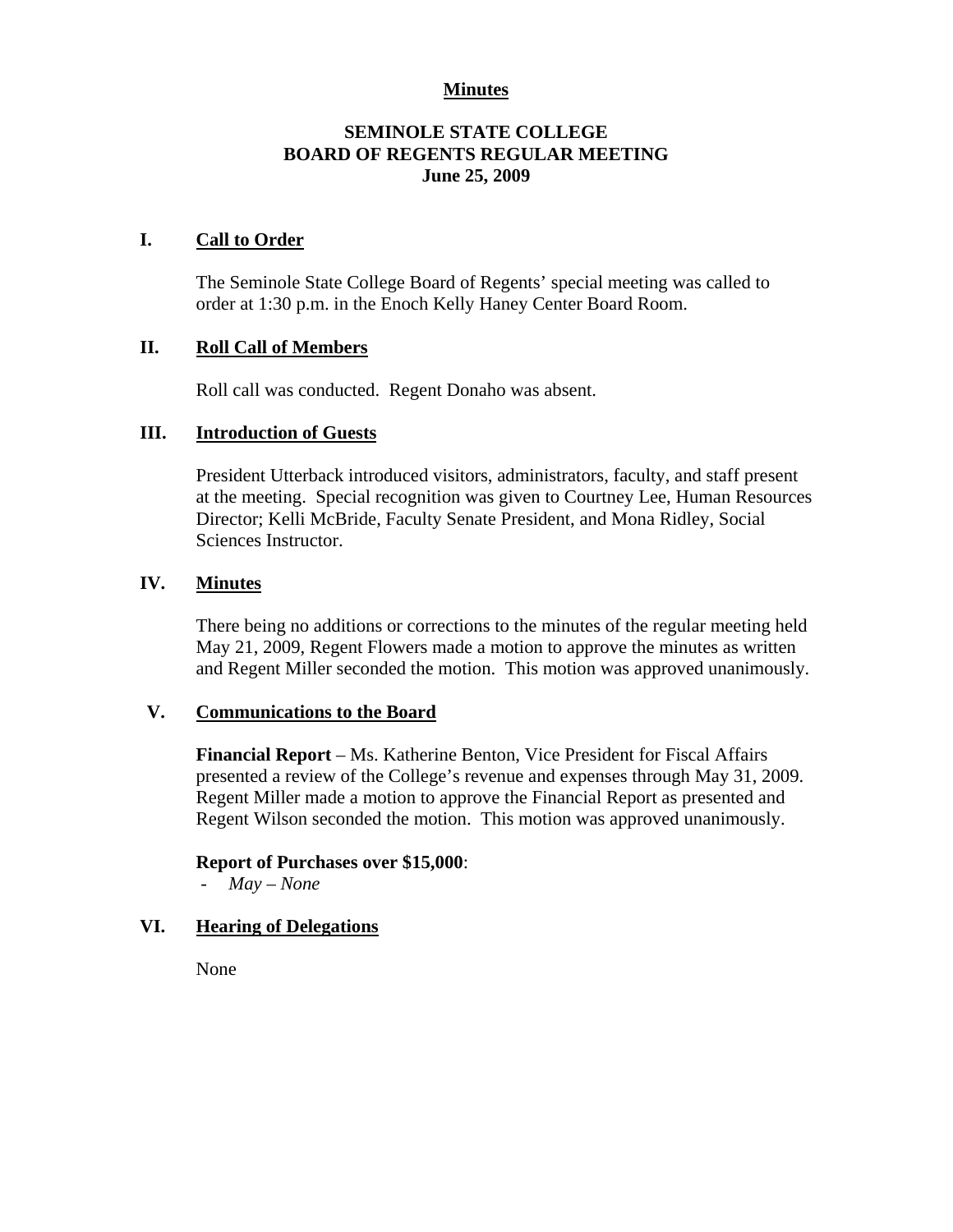Minutes SSC Board of Regents Regular Meeting June 25, 2009 Page 2

## **VII. President's Report**

President Utterback discussed items under the President's Report and the Business portion of the agenda by utilizing a PowerPoint presentation. (See enclosed copy of the PowerPoint presentation)

*Personnel Update* – President Utterback updated the Board on some personnel changes. He stated that Mona Ridley has been transferred to Psychology Instructor from Human Resources, Courtney Lee has been transferred to Human Resources Director from GEAR UP and a resignation letter has been received from Darren Wise, Upward Bound II Coordinator.

*Campus Activities* – Dr. Utterback told the Board about several campus activities. The Seminole State College baseball team competed at the JUCO World Series in Grand Junction Colorado in May. Ten Trojan athletes from various sports have been named Academic All-Americans. Katy Cox, Andrew Carter, Cassie Kleber, and Katie Sanderson have been named Distinguished Academic All-Americans. Emily Kiesel, Drew Taylor, Courtne ST. Clair, Ky Burgess, Delany Pennock, and Nick Stiefer have been named Academic All-Americans. Barbara Oivera and Martin Arguello who are members of the Seminole State College Tennis team have been named to the International Tennis Association All-American list. President Utterback commended these students on their academic achievements.

*Cargill Associates Fund Raising Survey* – President Utterback presented the Board members with a copy of the Cargill Associates Fund Raising Survey that was completed this Spring. This group used various instruments, such as onlinesurveys, interviews, etc., to garner feedback from people on and off campus on a possible fundraising venture and the direction we should go in the future.

*Year-in-review* – President Utterback presented a year-in-review PowerPoint presentation that highlights the 2008-2009 academic year. (See enclosed PowerPoint presentation)

*Higher Learning Commission Update* – President Utterback, Kelli McBride, and Dr. Gasparro updated the Board on the progress of the Self-Study Steering Committee's preparations for the Fall accreditation visit from the Higher Learning Commission. A final draft of the self-study will be ready very soon.

#### **VIII. Business**

**Approval of Educational and General Budge for FY 2010**– President

Utterback presented the Board with a copy of the proposed Education and General Budget for FY2010. President Utterback highlighted several aspects of this year's budget. President Utterback also shared information about appropriations history,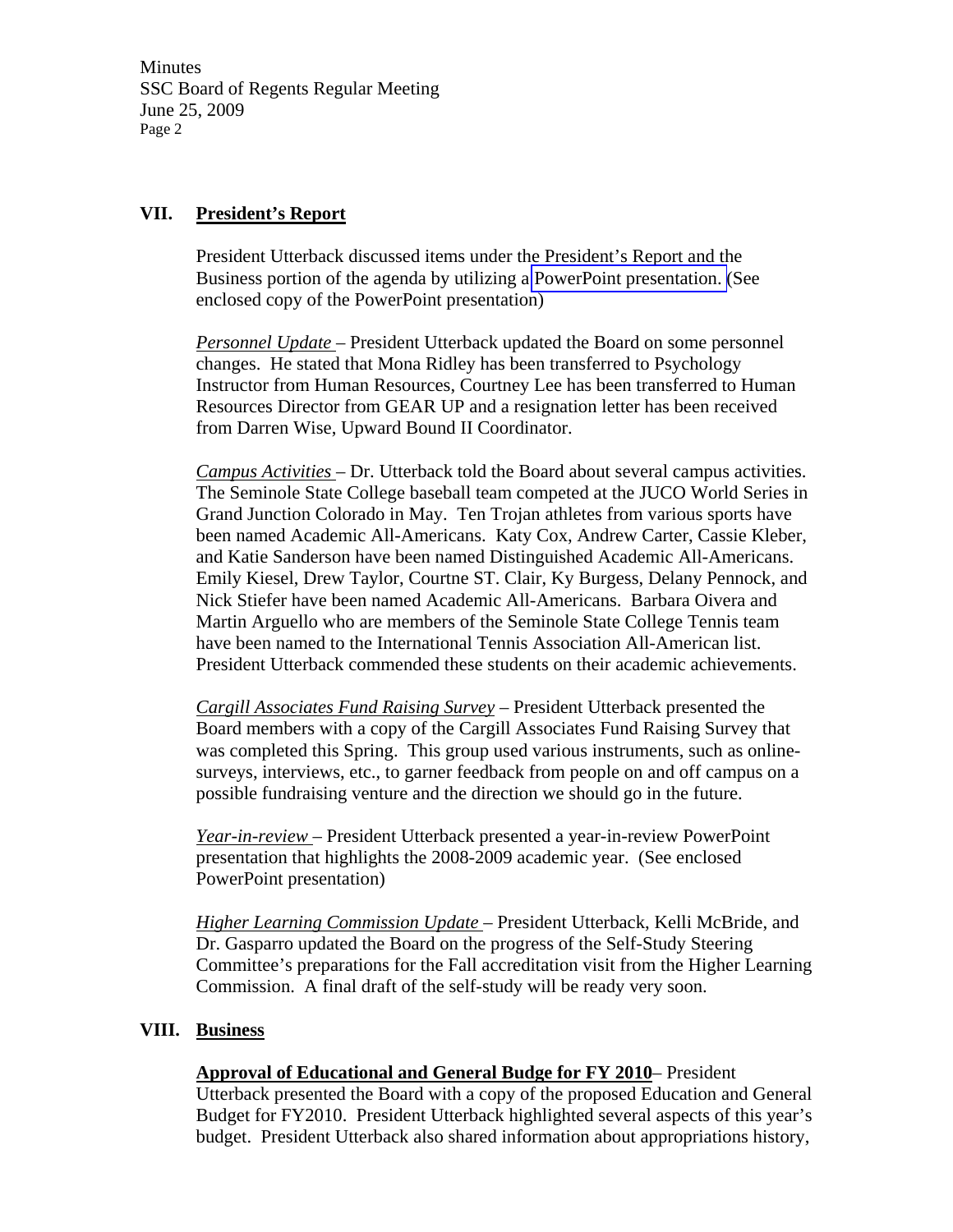Minutes SSC Board of Regents Regular Meeting June 25, 2009 Page 3

> revenue history, expenditure history and expenditures by function and object. President Utterback commended Katherine Benton on a stellar job of finding out how to pinch every penny twice and stretch our resources to come out with a balanced budget over the coming year. The budget does not include raises for faculty and staff right now. The plan is to see what our fall enrollment is and then make a decision about raises. President Utterback recommended approval of the FY2010 Education and General Budget. Regent Flowers made a motion to approve the FY2010 budget as presented and Regent Huser seconded this motion. This motion was approved unanimously.

> **Acceptance of Internal Audit from BKD, LLP** – President Utterback presented the Board with a copy of the internal audit of miscellaneous claims from BKD, LLP. The audit committee, consisting of Regents Nansel, Huser and Flowers, met prior to the Board meeting to discuss this audit. Regent Flowers stated that this was probably one of the cleanest audits we have ever had. Regent Huser made a motion to approve this audit as presented and Regent Flowers seconded this motion. This motion was approved unanimously.

> **Approval of Recommendation to Freeze Tuition and Mandatory Fees for FY2010** – President Utterback presented the Board with information about tuition and fees at Seminole State College. He recommended freezing tuition and fees for FY2010 given the current economy. This recommendation comes from leadership in the Higher Education system and the Legislature. Regent Bradford made a motion to freeze tuition for this fiscal year and Regent Flowers seconded this motion. This motion was approved unanimously.

> **Approval of Agreement for Exchange of Services with the Seminole State College Educational Foundation** – President Utterback presented the Board with a copy of the Exchange of Services agreement between Seminole State College and the Seminole State College Educational Foundation. This agreement, required by law, is an updated version of a previously approved agreement. Regent Flowers made a motion to approve the Exchange of Services Agreement subject to review by Board attorney, Ed Cadenhead and Regent Wilson seconded this motion. This motion was approved unanimously.

**Approval of Purchase of Classroom Video Capture System from SKC** 

**Communication Products** – President Utterback asked the Board for approval to purchase a Classroom Video Capture System from SKC Communication Products in the amount of \$40,922.25. SKC Communication Products is part of a state contract. This purchase will be made from grant funding. Regent Wilson made a motion to approve the purchase of the classroom video capture system not to exceed the amount of \$40,922.25 and Regent Miller seconded this motion. This motion was approved unanimously.

# **IX.Consent Agenda**